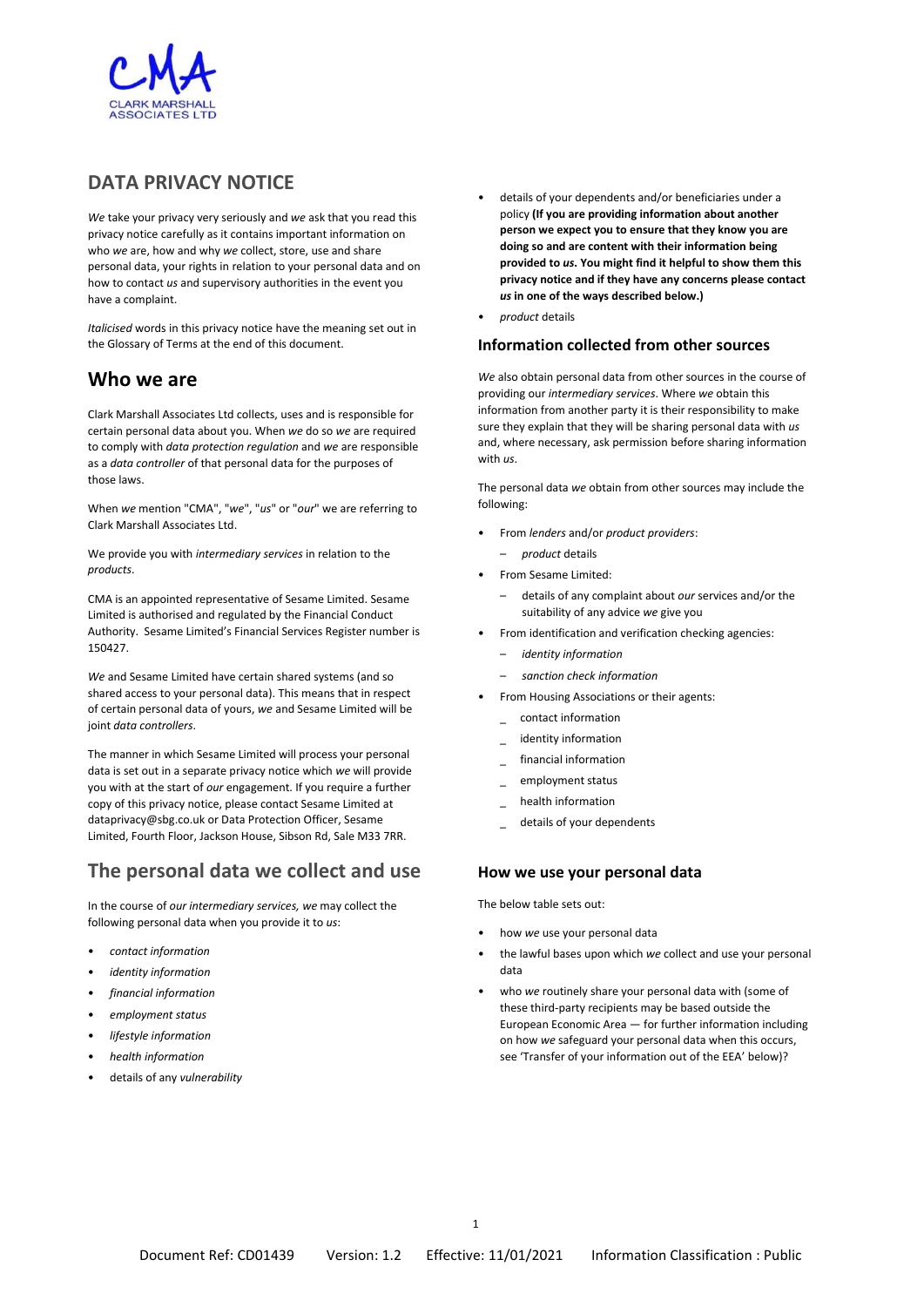| <b>Rationale/Reason for Processing</b>                                                                                                                                                                                                                                                     | <b>Lawful Basis for Processing</b>                                                                                                                                                                                                                                            | Third party recipients linked to that activity                                                                                                                                                                                                                              |
|--------------------------------------------------------------------------------------------------------------------------------------------------------------------------------------------------------------------------------------------------------------------------------------------|-------------------------------------------------------------------------------------------------------------------------------------------------------------------------------------------------------------------------------------------------------------------------------|-----------------------------------------------------------------------------------------------------------------------------------------------------------------------------------------------------------------------------------------------------------------------------|
| to provide you with intermediary services<br>$\bullet$                                                                                                                                                                                                                                     | Performance of a contract                                                                                                                                                                                                                                                     | Sesame Limited                                                                                                                                                                                                                                                              |
| to assist in the administration of any products<br>$\bullet$<br>you have obtained through us                                                                                                                                                                                               |                                                                                                                                                                                                                                                                               |                                                                                                                                                                                                                                                                             |
| to apply for decisions in principle for<br>$\bullet$<br>mortgage products and/or quotations for<br>protection products on your behalf<br>to apply for products on your behalf                                                                                                              | Performance of a contract                                                                                                                                                                                                                                                     | Lenders/product providers<br>External supplier(s) of software services<br>through which we review, source and apply for<br>decisions in principle, quotations and/or<br>products on your behalf                                                                             |
| to refer you to third party advisers to provide<br>you with financial advice and to<br>conveyancing, will writing and surveying firms<br>where you have agreed to receive a quote or<br>introduction.                                                                                      | Consent                                                                                                                                                                                                                                                                       | Sesame General Insurance Services Limited<br>Sesame Bankhall Valuation Services<br><b>Pure Protect</b><br>Clive Beer Legal Services<br><b>Fleet Finance</b><br>Alexander JLO<br>Cavendish<br><b>Direction Law</b><br>Quastel Midgen<br><b>Tinklin Springall</b><br>Law Comm |
| to undertake financial assessments and<br>$\bullet$<br>financial interviews on behalf of Housing<br>Associations and their agents.<br>to keep the Housing Association or their<br>$\bullet$<br>agent informed of the progress of your                                                      | Performance of a contract                                                                                                                                                                                                                                                     | Housing Associations and their agents                                                                                                                                                                                                                                       |
| assessment/application.                                                                                                                                                                                                                                                                    |                                                                                                                                                                                                                                                                               |                                                                                                                                                                                                                                                                             |
| to manage complaints                                                                                                                                                                                                                                                                       | Compliance with a legal obligation                                                                                                                                                                                                                                            | Sesame Limited<br>Our external solicitors<br>Our professional indemnity insurers and<br>insurance adviser                                                                                                                                                                   |
| to manage legal claims                                                                                                                                                                                                                                                                     | Legitimate interests we have a<br>legitimate interest in protecting<br>ourselves from breaches of legal<br>obligations owed to us and to defend<br>ourselves from litigation. This is<br>needed to ensure that our legal rights<br>and interests are managed<br>appropriately | Sesame Limited<br>Our external solicitors<br>Our professional indemnity insurers and<br>insurance adviser                                                                                                                                                                   |
| to share with Sesame Limited as the company<br>$\bullet$<br>responsible for making sure that all sales we<br>make to you and advice we give to you are<br>compliant with the rules and regulations that<br>apply to financial services in the UK and with<br>their policies and procedures | Compliance with a legal obligation                                                                                                                                                                                                                                            | Sesame Limited                                                                                                                                                                                                                                                              |
| to obtain feedback from you on the service<br>you have received from us                                                                                                                                                                                                                    | Legitimate interests we have a<br>legitimate interest in operating our<br>business. This includes ensuring that<br>the service we provide is of a<br>satisfactory standard                                                                                                    | Sesame Limited<br>External supplier(s) of software services to<br>obtain feedback from you                                                                                                                                                                                  |
| to retain records of any services or advice<br>$\bullet$<br>provided to you in accordance with our<br>regulatory obligations                                                                                                                                                               | Compliance with a legal obligation                                                                                                                                                                                                                                            | External supplier(s) of data storage and data<br>hosting services to retain records on our behalf                                                                                                                                                                           |
| to retain records of any services or advice<br>$\bullet$<br>provided to you by your adviser in order to<br>defend potential legal claims or complaints                                                                                                                                     | Legitimate interests we have a<br>legitimate interest in defending<br>ourselves from legal claims and<br>complaints. This is needed to ensure<br>that our legal rights and interests are<br>managed appropriately]                                                            | External supplier(s) of data storage and data<br>hosting services to retain records on our behalf                                                                                                                                                                           |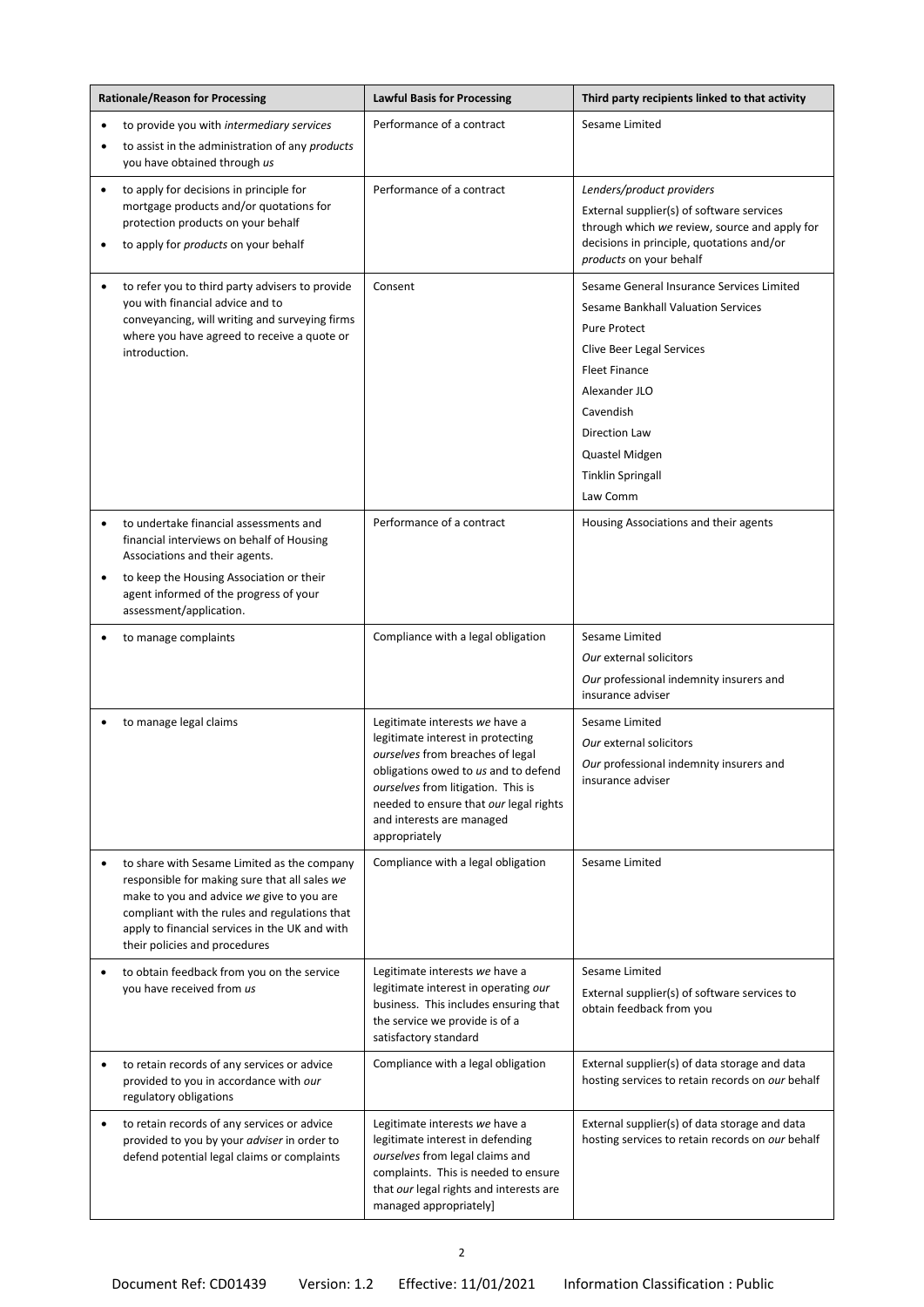|                     | to provide you with details of products and<br>services from us and third parties that may be<br>of interest to you in accordance with your<br>preferences. For more information see<br>'Marketing' below                                                                                                                                                                                                                                                                                                                                                                                                 | Legitimate interests we have a<br>legitimate interest in providing an<br>ongoing service. This is needed to<br>allow us to contact you when a<br>service or product we have<br>recommended expires or is due for<br>renewall                                                     | n/a                                                                                                                                                                                                                                       |
|---------------------|-----------------------------------------------------------------------------------------------------------------------------------------------------------------------------------------------------------------------------------------------------------------------------------------------------------------------------------------------------------------------------------------------------------------------------------------------------------------------------------------------------------------------------------------------------------------------------------------------------------|----------------------------------------------------------------------------------------------------------------------------------------------------------------------------------------------------------------------------------------------------------------------------------|-------------------------------------------------------------------------------------------------------------------------------------------------------------------------------------------------------------------------------------------|
| ٠<br>٠<br>$\bullet$ | to detect, prevent and investigate fraudulent<br>applications for products<br>to undertake investigations into allegations of<br>misconduct and/or criminal offences<br>to notify the relevant authorities of any<br>suspicious activity following an investigation<br>undertaken by us into allegations of<br>misconduct and/or criminal offences                                                                                                                                                                                                                                                        | Compliance with a legal obligation.<br>We also consider that we have a<br>legitimate interest in protecting<br>ourselves, other parties and the<br>financial services industry more<br>widely in detecting, preventing and<br>investigating financial crime and/or<br>misconduct | The Financial Conduct Authority<br>Lenders/product providers<br>Sesame Limited<br>National Crime Agency (NCA)<br>Police<br><b>HMRC</b>                                                                                                    |
|                     | to undertake anti-money laundering,<br>identification and verification checks,<br>including assessment of your sanction check<br>information (any personal data obtained for<br>the purposes of meeting with The Money<br>Laundering, Terrorist Financing and Transfer<br>of Funds (Information on the Payer)<br>Regulations 2017 will only be processed for<br>the purposes of preventing money laundering<br>or terrorist financing, unless the use of the<br>data is permitted by or under another<br>enactment other than those Regulations, or<br>we have another lawful basis for processing<br>it) | Compliance with a legal obligation                                                                                                                                                                                                                                               | Sesame Limited<br>External supplier(s) to conduct anti-money<br>laundering, identification and verification<br>checks on our behalf<br>Lenders/product providers<br>Housing Associations and their agents<br>Legal and Conveyancing firms |
| $\bullet$           | to evidence satisfaction of any request made<br>by you in accordance with your rights under<br>data protection regulation                                                                                                                                                                                                                                                                                                                                                                                                                                                                                 | Compliance with a legal obligation                                                                                                                                                                                                                                               | Information Commissioner's Office                                                                                                                                                                                                         |

### **Special category data and criminal records data**

Certain types of personal data are considered more sensitive and so are subject to additional levels of protection under data protection legislation. These are known as 'special categories of data' and include data concerning your health, racial or ethnic origin, genetic data and sexual orientation. Data relating to criminal convictions or offences is also subject to additional levels of protection.

*We* may process:

• *health information* and *lifestyle information* when providing *intermediary services* in relation to a protection insurance product

In addition to the lawful basis for processing this information set out in the above table, *we* will be processing it either (i) for the purpose of advising on, arranging or administering an insurance contract or (ii) for the establishment, exercise or defence of legal claims.

In the course of our activities relating to the prevention, detection and investigation of financial crime, *we* may process criminal conviction or offence information. Where *we* do so, in addition to the lawful basis for processing this information set out in the above table, *we* will be processing it for the purpose of compliance with regulatory requirements relating to unlawful acts and dishonesty.

#### **Marketing**

*We* may use personal data we hold about you to help *us* identify, tailor and provide you with details of products and services from *us* that may be of interest to you. *We* have a legitimate business reason to do this and will do so in accordance with any marketing preferences you have provided to *us*.

In addition, where you provided your consent, *we* may provide you with details of products and services of third parties where they may be of interest to you.

You can opt out of receiving marketing at any time. If you wish to amend your marketing preferences, please contact us:

By phone: 01322 223331

By email: info@clarkmarshall.co.uk

By Post: CMA House, 5 Summerhill Road, Dartford, Kent. DA1  $2LP$ .

## **Whether information has to be provided by you, and if so why**

*We* will tell you if providing some personal data is optional, including if *we* ask for your consent to process it. In all other cases you must provide your personal data in order for *us* to provide you with *intermediary services*.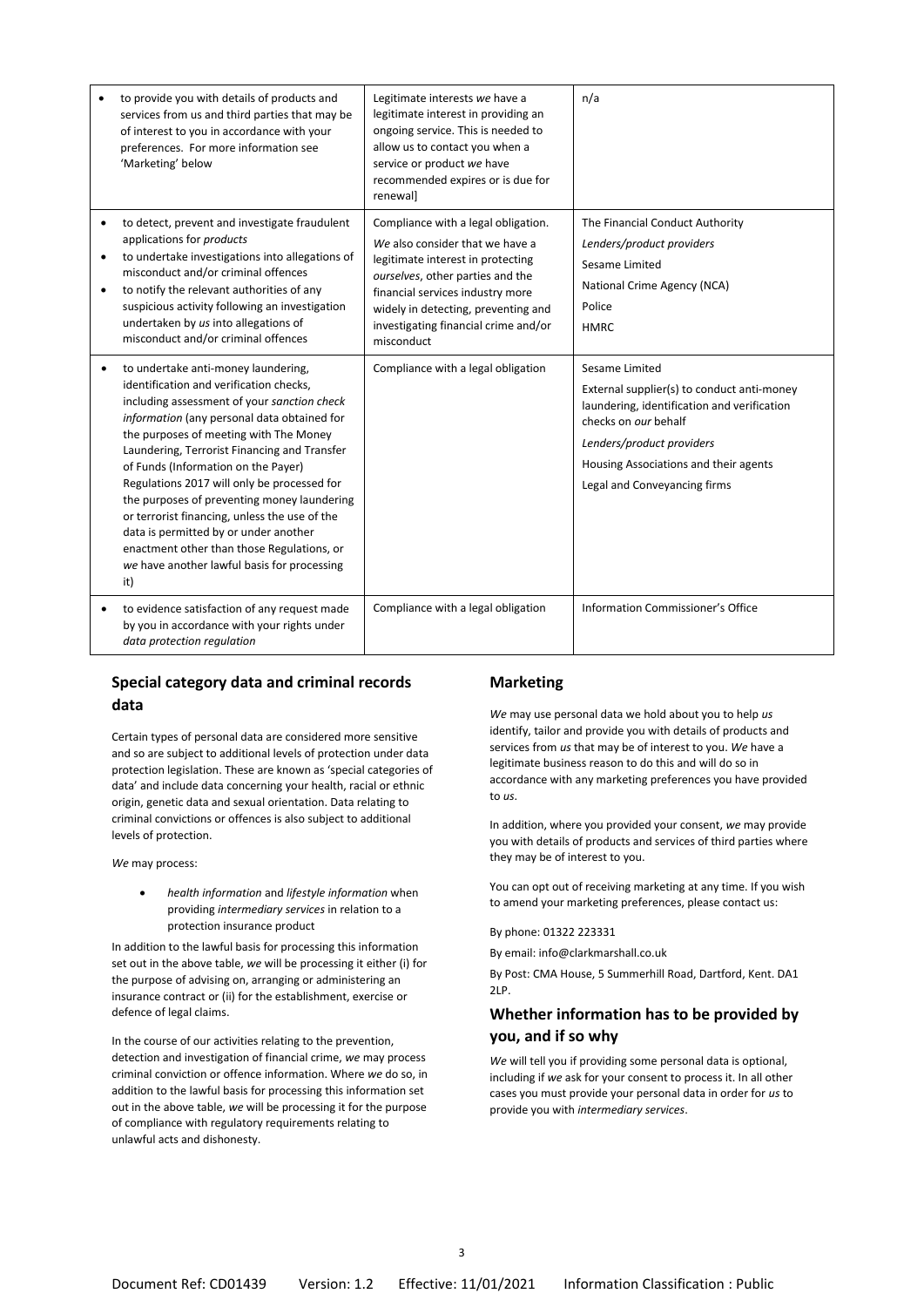### **How long your personal data will be kept**

We will hold your personal data for differing periods of time depending upon the reason we have for processing it. These retention periods are set out below.

| <b>Type of Record</b>                                                                                                                            | <b>Retention Period</b>                                                                                                                                                                                                                                          |  |  |
|--------------------------------------------------------------------------------------------------------------------------------------------------|------------------------------------------------------------------------------------------------------------------------------------------------------------------------------------------------------------------------------------------------------------------|--|--|
| Customer file containing a<br>record of any intermediary<br>services provided by us                                                              | For as long as we reasonably<br>consider that:<br>we may need to deal<br>with your queries<br>you might legally bring<br>a claim against us                                                                                                                      |  |  |
| Complaint file containing a<br>record of any claim you<br>have brought against us                                                                | For as long as we reasonably<br>consider that you might<br>legally bring an additional or<br>repeat claim against us                                                                                                                                             |  |  |
| <b>Marketing lists</b>                                                                                                                           | 6 years from performance of<br>a contract.                                                                                                                                                                                                                       |  |  |
| Results of anti-money<br>laundering, identification<br>and verification checks,<br>including assessment of<br>your sanction check<br>information | For as long as we are<br>required/permitted to retain<br>this personal data based<br>upon our legal and<br>regulatory obligations                                                                                                                                |  |  |
| Fraud and financial crime<br>files                                                                                                               | For as long as we reasonably<br>consider that:<br>we are required/<br>permitted to retain this<br>personal data based<br>upon our legal and<br>regulatory obligations<br>they may be required<br>in the establishment,<br>exercise or defence of<br>legal claims |  |  |
| Records of satisfaction of<br>any request made by you in<br>accordance with your rights<br>under data protection<br>regulation                   | 3 years from the date the<br>request was satisfied                                                                                                                                                                                                               |  |  |
| <b>Financial Assessments</b><br>carried out on behalf of<br>Housing Associations and<br>their agents                                             | For as long as we reasonably<br>consider that:<br>we may need to deal<br>with your queries<br>we need to retain the<br>information in<br>accordance with our<br>agreement with the<br><b>Housing Association</b>                                                 |  |  |

## **Transfer of your information out of the EEA**

*We* may transfer your personal data to the following which are located outside the European Economic Area (EEA) as follows:

• Suppliers and sub-contractors which provide services to *us*. If *we* do transfer your personal data to *our* suppliers and sub-contractors outside of the EEA, *we* will make sure that it is protected in a similar way as if it was being used in the EEA. *We'll* use one of these safeguards:

- $\circ$  the transfer will be to a non-EEA country with privacy laws that give the same protection as the EEA
- o the transfer will be subject to a European Commission approved contract designed to help safeguard your privacy rights and give you remedies in the unlikely event of a misuse of your personal data
- o the transfer will be to organisations that are part of Privacy Shield (this is a framework that sets privacy standards for data sent between the US and EU countries and it makes sure those standards are similar to the standards used within the EEA)
- the transfer will be subject to binding corporate rules (agreements governing transfers made between organisations within in a corporate group)

You have a right to ask *us* for more information about any transfer of your personal data outside of the EEA, including the safeguards in place. To learn more, please see 'Your rights' below.

## **Your rights**

You have legal rights under *data protection regulation* in relation to your personal data. These are set out under the below headings:

- To access personal data
- To correct / erase personal data
- To restrict how *we* use personal data
- To object to how *we* use personal data
- To ask *us* to transfer personal data to another organisation
- To object to automated decisions
- To find out more about how *we* use personal data

*We* may ask you for proof of identity when making a request to exercise any of these rights. *We* do this to ensure *we* only disclose information or change your details where *we* know *we* are dealing with the right individual.

*We* will not ask for a fee, unless *we* think your request is unfounded, repetitive or excessive. Where a fee is necessary, *we* will inform you before proceeding with your request.

*We* aim to respond to all valid requests within one month. It may however take us longer if the request is particularly complicated or you have made several requests. *We* will always let you know if *we* think a response will take longer than one month. To speed up *our* response, *we* may ask you to provide more detail about what you want to receive or are concerned about.

*We* may not always be able to fully address your request, for example if it would impact the duty of confidentiality *we* owe to others, or if *we* are otherwise legally entitled to deal with the request in a different way.

#### *To access personal data*

You can ask *us* to confirm whether or not *we* have and are using your personal data. You can also ask to get a copy of your personal data from *us* and for information on how *we* process it.

#### *To rectify / erase personal data*

You can ask that *we* rectify any information about you which is incorrect. *We* will be happy to rectify such information but would need to verify the accuracy of the information first.

You can ask that *we* erase your personal data if you think *we* no longer need to use it for the purpose *we* collected it from you.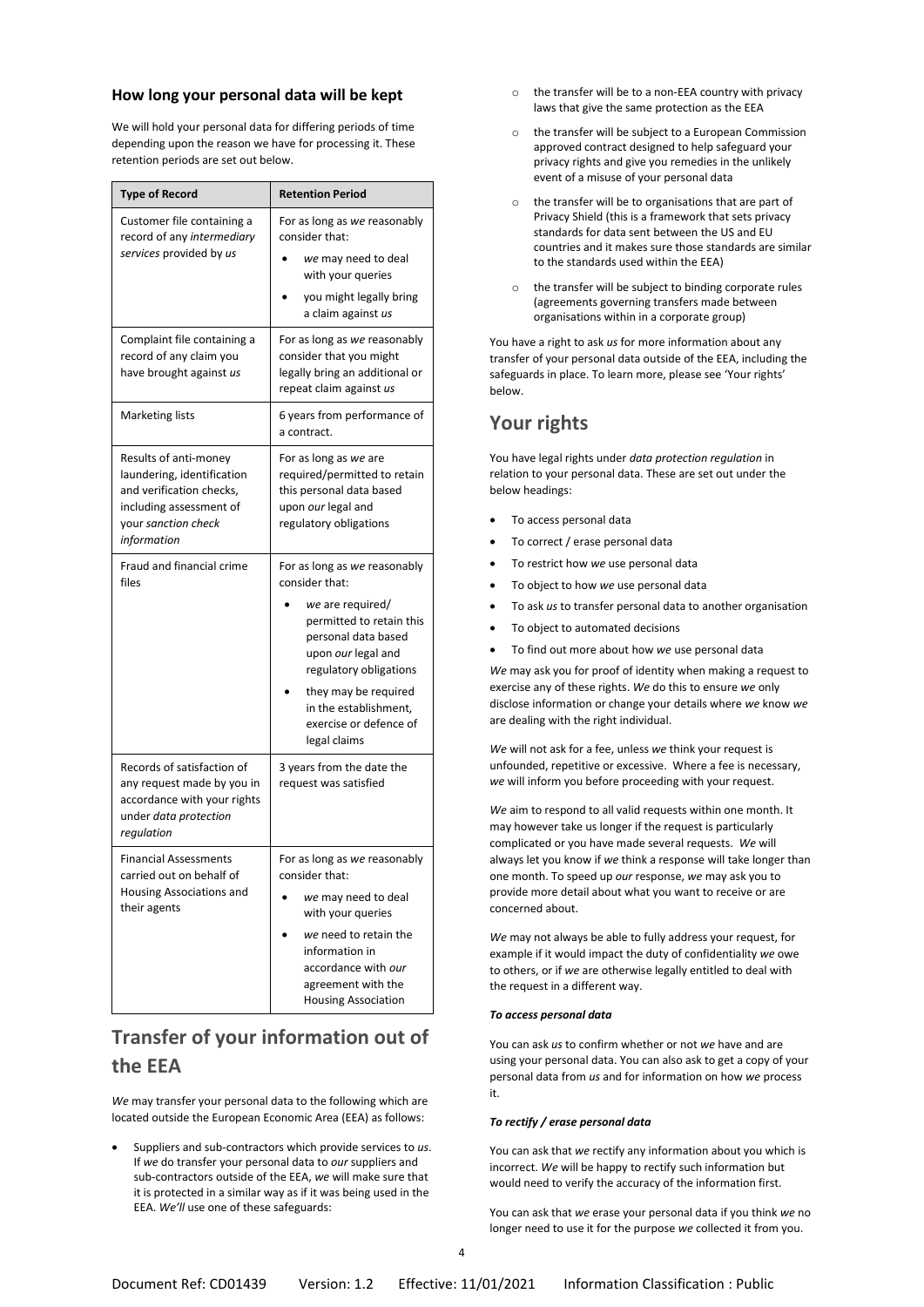You can also ask that *we* erase your personal data if you have either withdrawn your consent to *us* using your information (if *we* originally asked for your consent to use your information), or exercised your right to object to further legitimate use of your information, or where *we* have used it unlawfully or where *we* are subject to a legal obligation to erase your personal data.

*We* may not always be able to comply with your request, for example where *we* need to keep using your personal data in order to comply with *our* legal obligation or where *we* need to use your personal data to establish, exercise or defend legal claims.

#### *To restrict our use of personal data*

You can ask that *we* restrict *our* use of your personal data in certain circumstances, for example

- where you think the information is inaccurate and *we* need to verify it;
- where *our* use of your personal data is not lawful but you do not want *us* to erase it;
- where the information is no longer required for the purposes for which it was collected but *we* need it to establish, exercise or defend legal claims; or
- where you have objected to *our* use of your personal data but *we* still need to verify if *we* have overriding grounds to use it.

*We* can continue to use your personal data following a request for restriction where *we* have your consent to use it; or *we* need to use it to establish, exercise or defend legal claims, or *we* need to use it to protect the rights of another individual or a company.

#### *To object to use of personal data*

You can object to any use of your personal data which *we* have justified on the basis of our legitimate interest, if you believe your fundamental rights and freedoms to data protection outweigh *our* legitimate interest in using the information. If you raise an objection, *we* may continue to use the personal data if *we* can demonstrate that *we* have compelling legitimate interests to use the information.

#### *To request a transfer of personal data*

You can ask *us* to provide your personal data to you in a structured, commonly used, machine-readable format, or you can ask to have it transferred directly to another *data controller* (e.g., another company).

You may only exercise this right where *we* use your personal data in order to perform a contract with you, or where *we* asked for your consent to use your personal data. This right does not apply to any personal data which *we* hold or process outside automated means.

#### *To contest decisions based on automatic decision making*

If *we* made a decision about you based solely by automated means (i.e. with no human intervention), and the decision made by *us* produces a legal effect concerning you, or significantly affects you, you may have the right to contest that decision, express your point of view and ask for a human review. These rights do not apply where *we* are authorised by law to make such decisions and have adopted suitable safeguards in *our* decision-making processes to protect your rights and freedoms.

#### *To obtain a copy of our safety measures for transfers outside of Europe*

You can ask for a copy of, or reference to, the safeguards *we* have put in place when your personal data is transferred outside of the European Economic Area. *We* are not required to share details of these safeguards where sharing such details would affect *our* commercial position, or create a security risk.

#### *You can contact us for more information*

If you are not satisfied with the level of information provided in this privacy notice, you can ask *us* about what personal data *we* have about you, what *we* use your information for, who *we* disclose your information to, whether *we* transfer it abroad, how *we* protect it, how long *we* keep it for, what rights you have, how you can make a complaint, where *we* got your data from and whether *we* have carried out any automated decision making using your personal data.

If you would like to exercise any of the above rights, please:

- email or write to Clark Marshall Associates Limited, at CMA House, 5 Summerhill Road, Dartford, Kent. DA1 2LP.
- let us have enough information to identify you, e.g. name, address, date of birth;
- let us have proof of your identity and address (a copy of your driving licence or passport and a recent utility or credit card bill); and
- let us know the information to which your request relates.

## **Keeping your personal data secure**

*We* have appropriate security measures in place to prevent personal data from being accidentally lost, or used or accessed in an unauthorised way. *We* limit access to your personal data to those who have a genuine business need to know it. Those processing your information will do so only in an authorised manner and are subject to a duty of confidentiality.

*We* also have procedures in place to deal with any suspected data security breach. *We* will notify you and any applicable regulator of a suspected data security breach where *we* are legally required to do so.

## **Our supervisory authority**

If you are not happy with the way *we* are handling your information, you have a right to lodge a complaint with the Information Commissioners Office (www.ico.org.uk).

We ask that you please attempt to resolve any issues with us before the ICO.

### **How to contact us**

Please contact Clark Marshall Associates Limited, if you have any questions about this privacy notice or the information, *we* hold about you.

If you wish to contact Clark Marshall Associates Limited, please send an email t[o info@clarkmarshall.co.uk](mailto:info@clarkmarshall.co.uk) or write to CMA House, 5 Summerhill Road, Dartford, Kent. DA1 2LP.